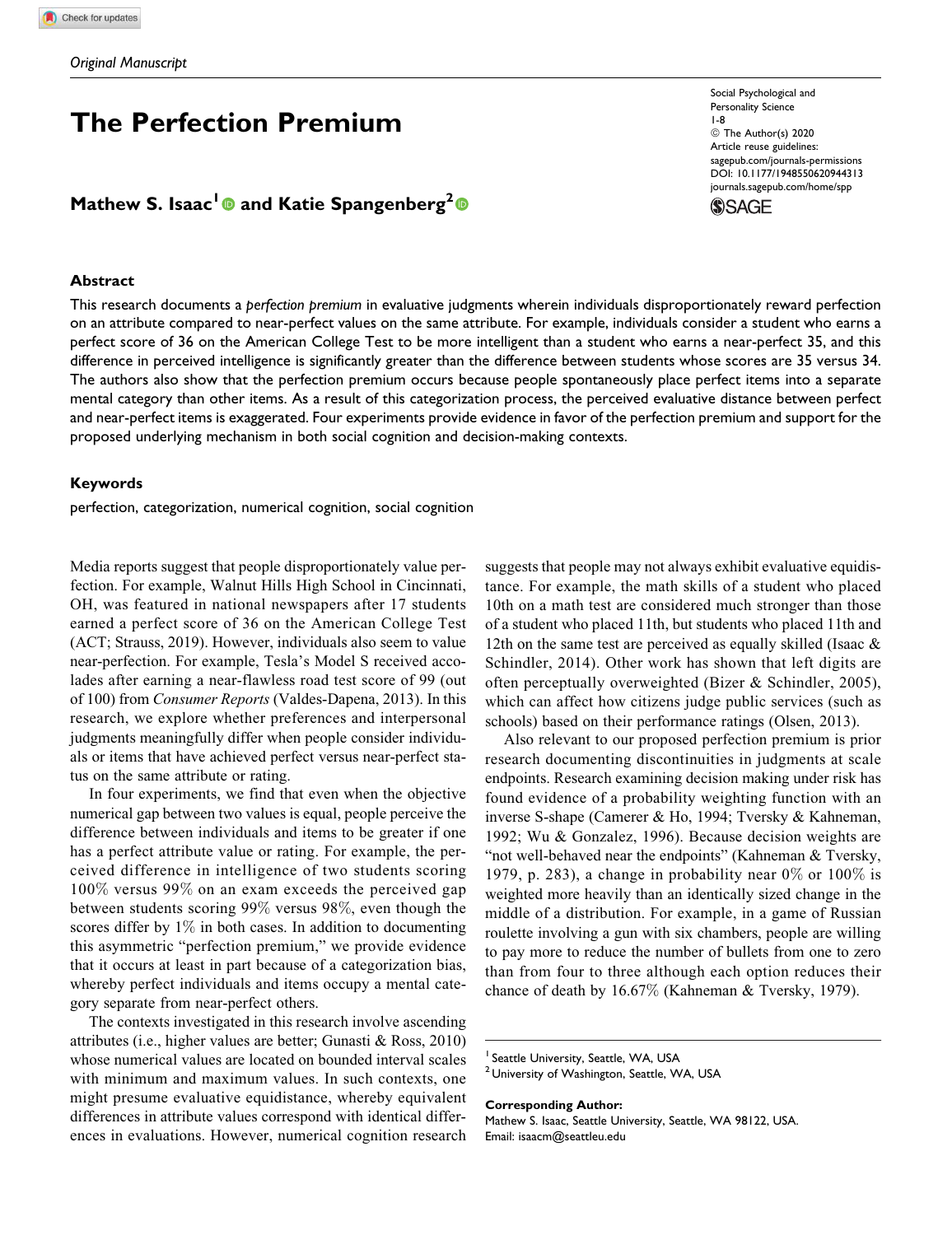The preference for certain outcomes was first documented in the Allais paradox (1953) and has been labeled the certainty effect (Kahneman & Tversky, 1979) or the 100% effect (Li & Chapman, 2009). Even the *illusion* of certainty affects judgments and choices by eliminating perceived risk. For example, people disproportionately prefer a vaccine whose efficacy claim references 100% probability (e.g., 100% efficacy against 70% of strains) over an equivalent net vaccine efficacy that does not (e.g., 95% efficacy against 74% of strains; Li & Chapman, 2009).

Given that most research examining whether people perceive meaningful differences near maximum scale values focuses on risk perceptions (for an exception, see Shampanier et al., 2007), it is unclear whether differences will emerge when comparing the performance of individuals or items that do not vary in terms of riskiness. Indeed, the perfection premium may make different predictions from the certainty effect because it relates to performance perceptions rather than risk perceptions. For example, the perfection premium predicts that the evaluative gap will be greater between students earning a 35 versus a perfect 36 on the ACT, as compared to the gap between students earning a 34 versus a 35. In contrast, as there is no difference in the perceived risk associated with any of these scores, the certainty effect would predict these slight differences to be evaluatively imperceptible.

In this research, we propose that the perfection premium arises because people spontaneously categorize perfect items separately from near-perfect items. Prior research has shown that seemingly continuous stimuli may be mentally represented in a categorical manner. For example, Tu and Soman (2014) found that although time elapses continuously, people create temporal boundaries and mentally classify future time events (e.g., deadlines) into "like-the-present" or "unlike-the-present" categories. These category distinctions can exaggerate the perceived difference between adjacent items (e.g., dates) on either side of the boundary (Brenner et al., 1999).

Although numerical values can be ordered on a continuous mental number line, individuals are nevertheless prone to categorize numbers (e.g., odd/even; Laski & Siegler, 2007; Shepard et al., 1975). For example, people spontaneously create mental categories at "round number" (e.g., zero- or five-ending) boundaries, expanding the perceived distance between adjacent numbers in different categories (Isaac & Schindler, 2014). Such effects on perceptions (and thus evaluations) are consistent with Rosch's (1978) claim that categorizing a stimulus makes it "not only equivalent to other stimuli in the same category but also different from stimuli not in that category" (p. 28).

In sum, we posit that when individuals encounter extremely high attribute values, a natural basis for categorization is whether an item is perfect or not. If an item with a perfect attribute or rating is categorized separately, the evaluative distance between it and a near-perfect item will be exaggerated. Four experiments document this perfection premium in decision making and social perception contexts and implicate categorization as an underlying mechanism for this effect.

# Study 1

Study 1 provides an initial demonstration of the perfection premium. Given that companies routinely make claims about their products' perfect (e.g., "all-natural ingredients," "100% juice") or near-perfect (e.g., "99.44% pure," "98% aloe vera") performance or attributes, we utilize a decision-making context for this study.

## Method

Across studies, we analyzed the data after all responses were collected, and we report all data exclusions, manipulations, and measures related to our hypothesis testing. Manipulations and measures for all studies appear in the Supplementary Online Appendix. Data and code for all studies are available on Open Science Framework (OSF, https://osf.io/y2p3b/ ). Sample sizes were determined in advance based on logistical and financial constraints.

Participants were 450 people (60.2% female,  $M_{\text{age}} = 43.35$ ) years) recruited through a paid online panel (Dynata). The instructions informed participants that they were planning to bake a dessert and were considering two bars of unsweetened baking chocolate, Baking Bar A and Baking Bar B. Bar A was priced 20 cents lower than Bar B (\$3.65 vs. \$3.85). However, Bar B always contained exactly one percentage point more of pure ingredients, creating a price–quality trade-off.

Participants were randomly assigned to one of three conditions. Those in the perfect condition read that Bar A contained 99% pure ingredients, but Bar B contained 100% pure ingredients. In the higher of the two near-perfect conditions, Bars A and B were 98% and 99% pure, respectively. In the lower of the two near-perfect conditions, Bars A and B were 97% and 98% pure, respectively. Thus, in terms of purity, the superior option (i.e., Bar B) attained perfection in the perfect condition but not in the two near-perfect conditions.

First, participants indicated which chocolate bar they would choose when baking the dessert. Subsequently, they reported how strongly they would prefer either Bar A or B on a sliding scale  $(0 = strongly prefer Bar A, 100 = strongly prefer Bar B)$ . Finally, participants were asked to explain the rationale for their answers in a text box.

## **Results**

Across conditions, participants exhibited a general preference for Bar B (i.e., superior purity, but more expensive) over Bar A, as reflected by the overall choice shares of 59.3% and 40.7%, respectively,  $\chi^2(1) = 15.68, p < .001, \phi = .19$ . More germane to our theorizing, we predicted that participants would exhibit a relatively greater preference for the superior Bar B when it was perfect versus when it was near-perfect. Consistent with this prediction, a  $\chi^2$  test of independence returned a significant effect of condition on choice share,  $\chi^2(2, N = 450) =$ 8.44,  $p = .015$ ,  $\phi = .14$ . Bar B was chosen by 67.5% of participants in the perfect condition, as compared to 51.0% of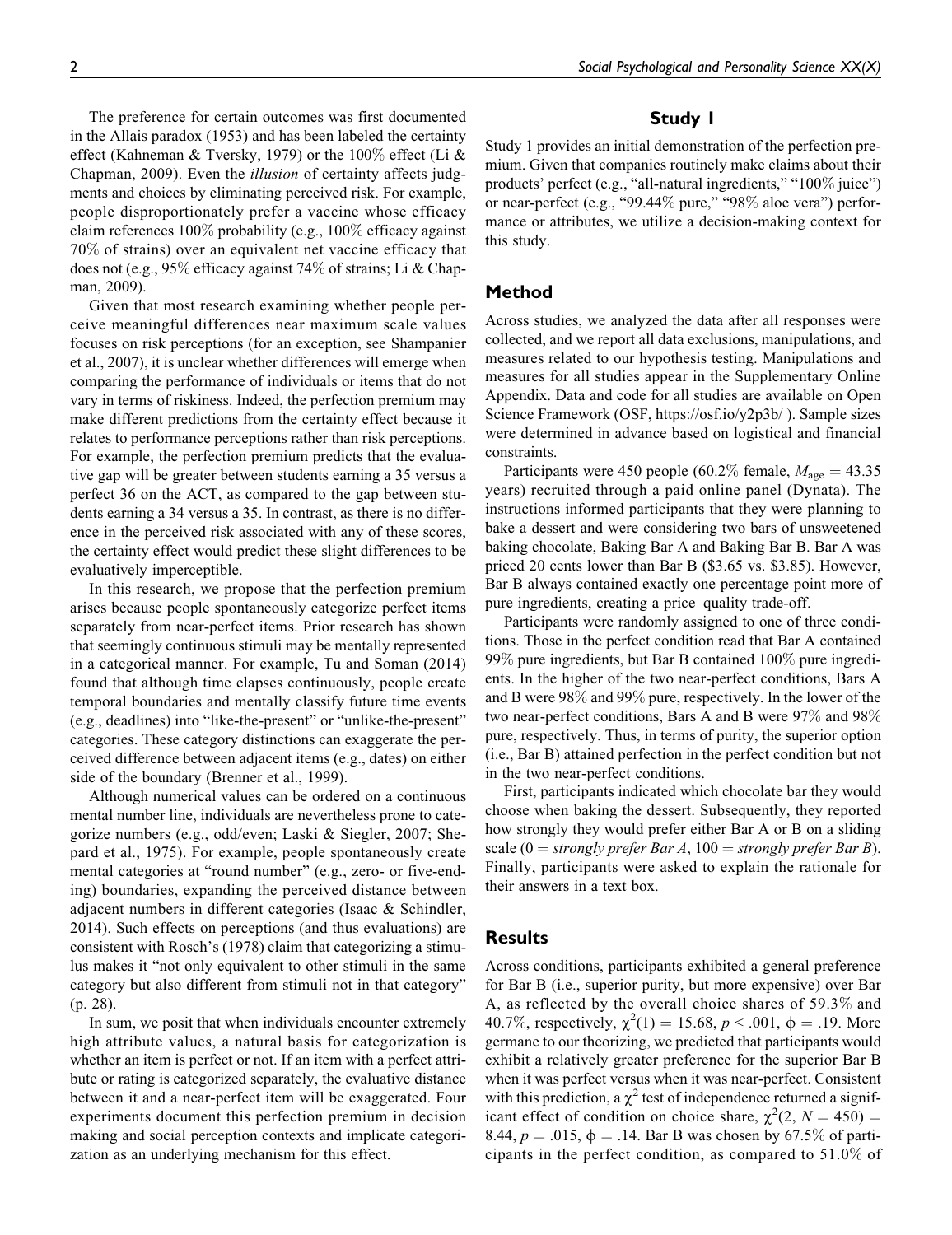participants in the higher near-perfect condition,  $\chi^2(1, N=$ 298) = 8.44,  $p = .004$ ,  $\phi = .17$ , and 59.2% of participants in the lower near-perfect condition,  $\chi^2(1, N = 303) = 2.27, p =$ .13,  $\phi = .09$ .

Participants' responses to the relative preference measure followed a similar pattern. A one-way analysis of variance (ANOVA) of condition on relative preference returned a significant result,  $F(2, 447) = 5.73, p = .003, \eta_p^2 = .03$ . Planned contrasts revealed that participants in the perfect condition  $(M_{100/99})$  $= 69.66, SD = 25.65, N = 151$  exhibited a stronger preference for Bar B than participants in the higher near-perfect condition,  $M_{99/98} = 60.94$ ,  $SD = 26.33$ ,  $N = 147$ ,  $F(1, 447) = 7.88$ ,  $p =$ .005,  $\eta_p^2 = 0.02$ , or the lower near-perfect condition,  $M_{98/97} =$ 60.30,  $\dot{S}D = 28.44$ ,  $N = 152$ ,  $F(1, 447) = 9.22$ ,  $p = .003$ ,  $\eta_p^2$  $= .02$ . Further, the two near-perfect conditions did not differ from each other,  $F(1, 447) = .04$ ,  $p > .83$ . These results provide evidence of a perfection premium.

If the perfection premium is driven by a categorization process, participants should attend more to similarities between choice options in the near-perfect conditions and more to differences between options in the perfect condition (because the two products reside in different categories). To test this, two independent coders (blind to condition) coded whether the rationales provided by participants indicated that they viewed the two options as similar (e.g., small, negligible) or different (e.g., large, meaningful). Interrater agreement was an acceptable 93.8% and 76.7% for similarity and difference coding, respectively, and differences were resolved by discussion (Hunt et al., 2015). We found that only 3.3% of participants in the perfect condition indicated that the two options were similar versus 9.7% of participants in the near-perfect conditions,  $\chi^2(1, N = 450) = 5.86, p = .015, \phi = -.11$ . On the other hand, 28.5% of participants in the perfect condition indicated that the two options were different versus 21.1% of participants in the near-perfect conditions,  $\chi^2(1, N = 450) = 3.06, p = .08$ ,  $\phi = .08$ .

Next, we combined the coded similarity and difference scores to create a composite measure of the perceived distance between options. Specifically, we subtracted the similarity code (0 or 1) from the difference code (0 or 1). Thus, a composite distance score between  $+1$  and  $-1$  was assigned to each rationale, with higher values denoting greater perceived distance between the options. Finally, we conducted a mediation analysis using the PROCESS macro (Model 4; Hayes, 2017) to test whether perceived distance mediated the effect of condition on relative preference. This mediation analysis utilized bootstrapping with repeated extraction of 10,000 samples. All conditions were grouped into two cells (*perfect*  $= 1$ , *near-per* $fect = 0$ , with the continuous relative preference measure as the dependent variable and the composite perceived distance measure as a potential mediator. Results of the mediation analysis indicated that the indirect effect of condition (perfect vs. near-perfect) through perceived distance was positive  $(B =$ 2.82,  $SE = 1.04$ ) and statistically different from zero (95% confidence interval [0.81, 4.87]). This result suggests that perceived distance mediated the relationship between condition

and relative preference. These findings provide preliminary support for our claim that the perfection premium is a categorization bias.

## Study 2

In Study 2, we attempt to demonstrate the robustness of the perfection premium in three ways. First, we test whether the perfection premium affects social cognition (i.e., judgments of human characteristics). Second, we examine a condition in which we equate a nonround two-digit number (i.e., 36) with perfection. Because the only three-digit number presented to participants in Study 1 was the perfect value 100, the discontinuous processing of multidigit numerals on the mental number line (Hinrichs et al., 1982; Restle, 1970) may have led to the evaluative gap that we observed. Furthermore, prior work has documented that round numbers such as 100 serve as cognitive reference points, yielding cognitive fluency and enhancing liking (King & Janiszewski, 2011; Pope & Simonsohn, 2011; Rosch, 1975). The design of Study 2 allows us to demonstrate that the perfection premium is not unique to cases in which a three-digit round number represents perfection. Third, we examine a situation where perfection is described as points on a test rather than as a percentage. Prior research has shown that consumers find percentages confusing and often misinterpret them (Kruger & Vargas, 2008); by using points in Study 2, we show that the perfection premium is not limited to contexts where performance or quality is described in percentage terms.

## Method

Study 2 was conducted on Amazon Mechanical Turk (MTurk) with 252 U.S. adults (42.1% female,  $M_{\text{age}} = 38.59$  years). Participants learned that 20 high school students in a gifted cohort had all earned scores at or above 30 (out of 36) on the ACT. They were also informed that ACT scores are correlated to some degree with intelligence quotient test scores.

We employed a within-participant perfection manipulation by having participants indicate the relative level of intelligence of two students (drawn from the cohort without replacement) on 10 separate occasions, each of which constituted a separate decision. Each time, we randomly varied the numerical information that participants saw. Specifically, the score of the higher scoring student in each pair was between 32 and 36 (i.e., a perfect ACT score), inclusive. The score of the lower scoring student was either 1 or 2 points lower than the higher scoring student in each pair. Participants rated which student was more intelligent on a 100-point scale  $(0 = \text{definitely } \text{] the}$ lower scoring student],  $100 =$  definitely [the higher scoring student]). Based on this design, all participants encountered the same 10 pairs of students (presentation order randomized), of which two pairs involved a perfect score (i.e., 36 vs. 35 and 36 vs. 34).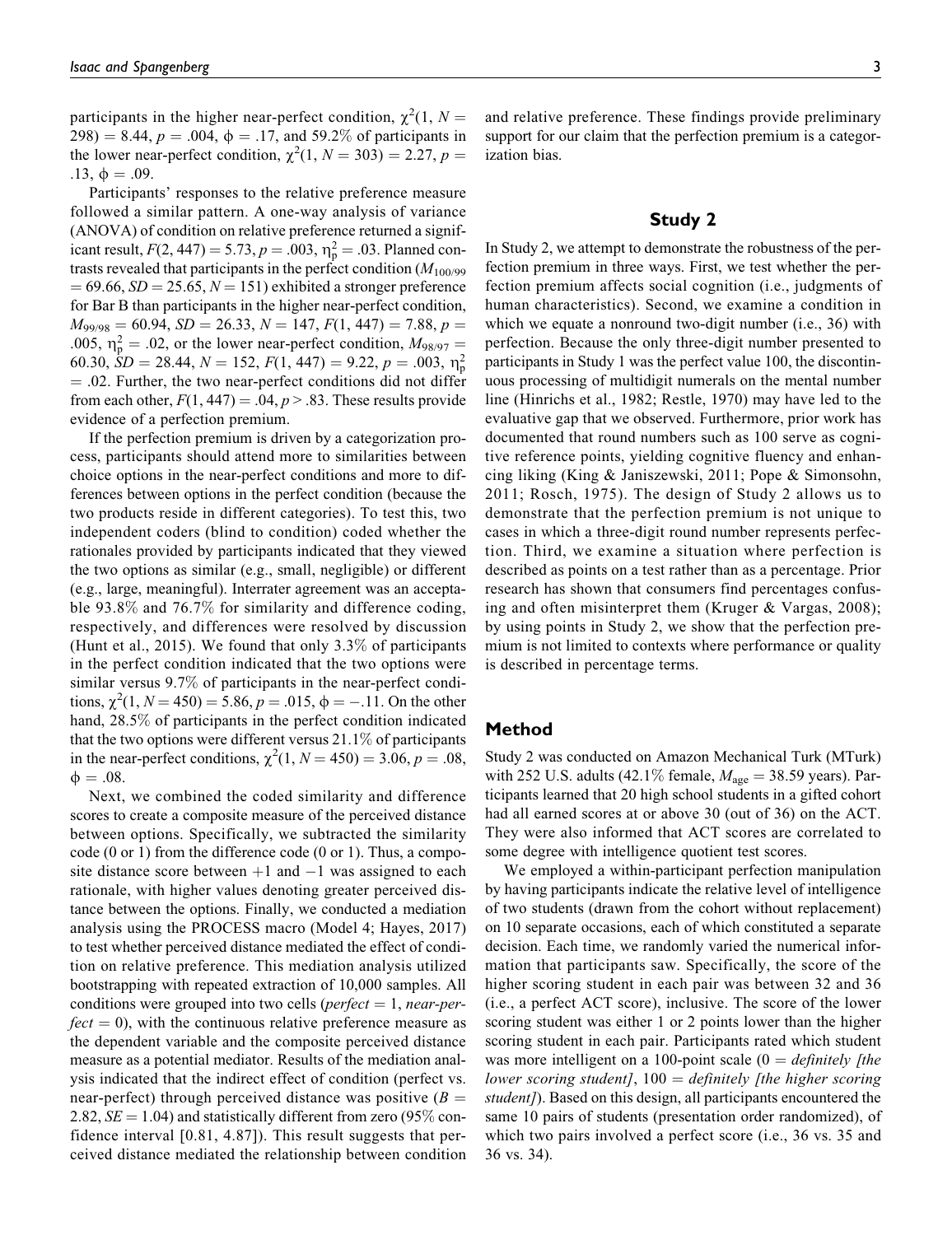# **Results**

In accordance with our presumption that participants would expect the higher scoring student to be more intelligent, the mean relative intelligence rating was 72.56 ( $SD = 17.18$ ), which is significantly greater than the scale midpoint of 50,  $t(251) = 20.85, p < .001$ . Our main prediction is that this difference will be more pronounced if the higher scoring student had earned a perfect ACT score (i.e., 36). To test this prediction, we classified each of the 10 student pairs into one of the four within-participant conditions and calculated the mean relative intelligence rating of each condition.

A 2 (perfection: perfect, near-perfect)  $\times$  2 (score difference: 1 point, 2 points) repeated-measures ANOVA on relative intelligence ratings returned a significant main effect of ACT score difference,  $F(1, 251) = 8.55$ ,  $p = .004$ ,  $\eta_p^2 = .033$ , indicating that the difference in perceived intelligence between each pair of students was greater when the higher scoring student had scored 2 points (vs. 1 point) higher than the lower scoring student.

In support of the perfection premium, we observed a significant main effect of perfection,  $F(1, 251) = 22.32, p < .001$ ,  $\eta_p^2 = .082$ . When paired students' ACT scores were 1 point apart, relative intelligence ratings were more disparate when the higher scoring student achieved a perfect score ( $M_{36/35}$  = 74.27,  $SD = 20.41$ ) as compared to a near-perfect score ( $M_{other}$ )  $= 70.64, SD = 17.78, F(1, 251) = 23.81, p < .001, \eta_{\rm p}^2 = .087.$ Similarly, when paired students' ACT scores were 2 points apart, relative intelligence ratings were more disparate when the higher scoring student achieved a perfect score ( $M_{36/34}$  = 75.49,  $SD = 22.30$ ) as compared to a near-perfect score ( $M_{\text{other}}$ )  $= 73.32, SD = 17.61, F(1, 251) = 4.91, p = .028, \eta_{\rm p}^2 = .019.$ The interaction between perfection and score difference was nonsignificant,  $F(1, 251) = 1.41$ ,  $p = .24$ ,  $\eta_p^2 = .006$ .

We also conducted a 5 (higher score: 36, 35, 34, 33, 32)  $\times$  2 (score difference: 1 point, 2 points) repeated-measures ANOVA on relative intelligence ratings. These results are presented visually in Figure 1 and the complete table of contrasts is provided in the Supplementary Online Appendix. This analysis provides further evidence of a discontinuity between perfect and near-perfect values.

#### Study 3

Based on our theorizing, if a near-perfect and perfect numerical value are placed in the same evaluative category, the perfection premium should be attenuated. In Study 3, we test this prediction in a different choice context.

# Method

Study 3 was conducted on MTurk with 322 U.S. adults (63.0% female,  $M_{\text{age}} = 37.34$  years). Participants were randomly assigned to one of the four conditions in a 2 (perfection: perfect, near-perfect)  $\times$  2 (categorization cue: present, absent) between-participants design.

Social Psychological and Personality Science XX(X)



Figure 1. Perceived difference in intelligence of students whose American College Test scores differed by either 1 or 2 points (Study 2). Note: Error bars represent  $\pm 1$  Standard Error. \*0 = definitely [the lower scoring student] is more intelligent,  $100 =$  definitely [the higher scoring student] is more intelligent.

Participants read that they needed to choose between two pairs of wool socks to buy. In all conditions, the more expensive pair of socks cost USD \$4.15, whereas the less expensive pair cost USD \$3.65. The more expensive pair contained a higher percentage of Merino wool, thereby creating a tradeoff between price and wool quality. Participants in the perfect (near-perfect) condition learned that the superior socks contained 100% (96%) Merino wool, whereas the inferior socks contained 98% (94%) Merino wool. Participants in the categorization-cue-absent condition were given no other information. In the absence of a common categorization cue, we predicted that participants in the perfect condition would spontaneously place the perfect and near-perfect socks into different categories, thereby inflating the evaluative distance between them. Participants in the categorization-cue-present condition also learned that each pair of socks had received a five-star rating on Amazon from the same number of reviewers. A posttest confirmed that the categorization cue (i.e., five-star ratings) increased the extent to which participants placed the perfect 100% Merino wool socks in the same evaluative category as the near-perfect socks.<sup>1</sup>

Next, participants designated which pair of socks they would select. Subsequently, they indicated their relative preference on a sliding scale from 0 to 100, with higher numbers indicating greater preference for the more expensive pair of socks with higher wool content.<sup>2</sup>

## Results

We performed a binary logistic regression with participants' choice (0 = less expensive, lower wool quality socks,  $1 = more$ expensive, higher wool quality socks) as our dependent variable. Choice share was regressed on perfection  $(0 = near-per$ fect,  $1 = perfect$ ), categorization cue ( $0 = absent$ ,  $1 = present$ ), and the interaction of perfection and categorization cue. We observed a significant effect of perfection ( $B = 1.07$ ,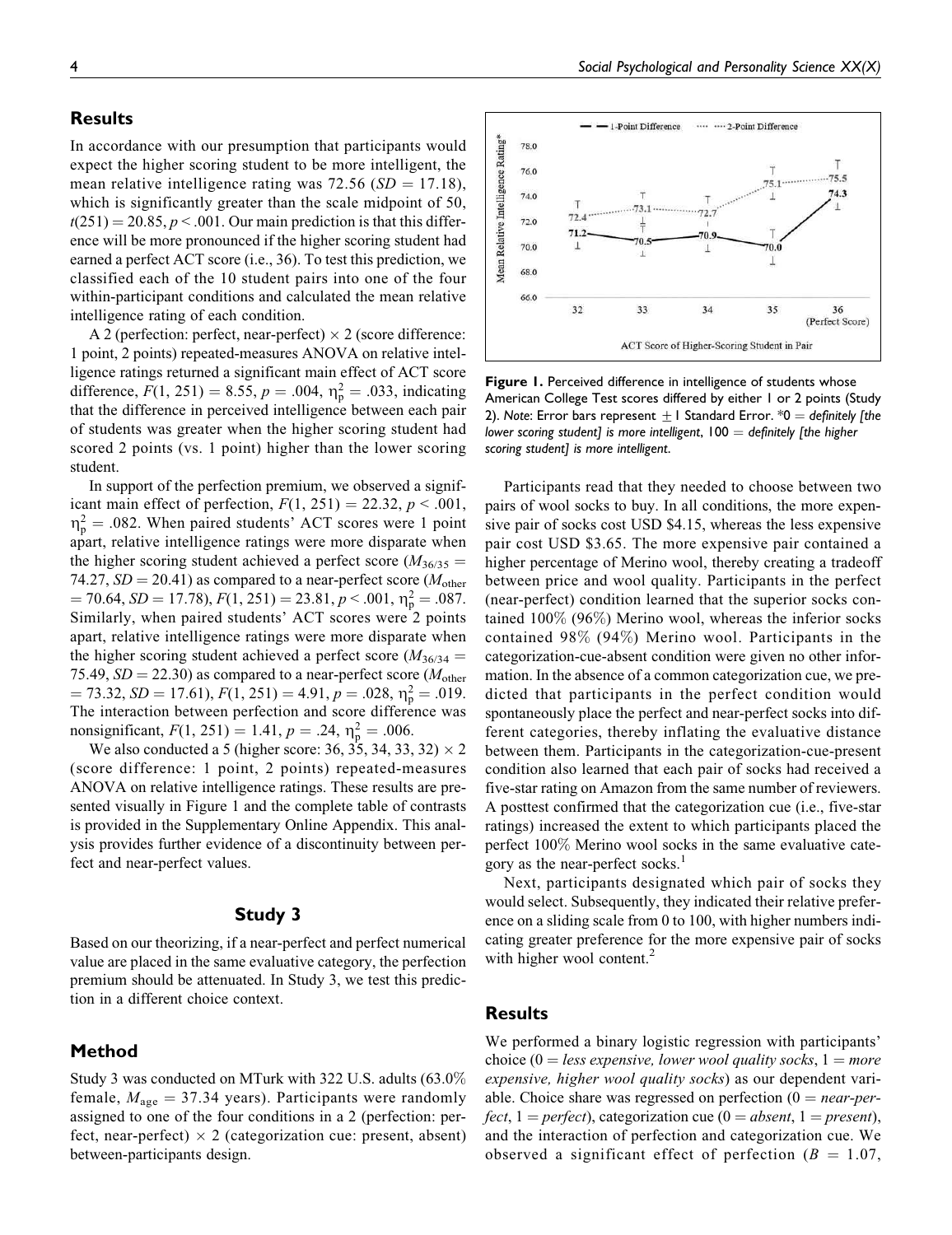

Figure 2. Relative preference for higher quality but more expensive socks (Study 3).  $*0 =$  strongly prefer the less expensive, but lower wool content option,  $100 =$  strongly prefer the more expensive, but higher wool content option.

 $SE = 0.37$ , Wald = 8.44,  $p = .004$ ), but no effect of categorization cue ( $B = 0.25$ ,  $SE = 0.39$ , Wald  $= 0.42$ ,  $p = .52$ ). More germane to our theorizing, we obtained a marginally significant interaction between perfection and categorization cue  $(B =$  $-0.87$ , SE = 0.52, Wald = 2.86,  $p = .091$ ), which suggests that the categorization cue weakened the perfection premium.

In the absence of a common categorization cue, a  $\chi^2$  test of independence returned a significant effect of perfection condition on choice share,  $\chi^2(1, N = 158) = 8.75, p = .003, \phi =$ .24. The more expensive but higher quality socks were chosen by 40.5% of participants in the perfect condition versus 19.0% of participants in the near-perfect condition. However, in the presence of a categorization cue, the effect of perfection condition on choice share was nonsignificant,  $\chi^2(1, N = 164)$  = 0.29,  $p = .59$ ,  $\phi = .04$ . The more expensive, higher quality socks were chosen by 26.8% of participants in the perfect condition versus 23.2% of participants in the near-perfect condition.

We also conducted a 2 (perfection: perfect, near-perfect)  $\times$ 2 (categorization cue: present, absent) between-participants ANOVA on relative sock preference. There was a significant main effect of perfection,  $F(1, 318) = 7.37, p = .007, \eta_p^2 =$ .02, but no main effect of categorization cue,  $F(1, 318) =$ .01,  $p = .94$ ,  $\eta_p^2 < .001$ . Importantly, this main effect was qualified by a significant interaction between perfection and categorization cue,  $F(1, 318) = 4.56$ ,  $p = .033$ ,  $\eta_p^2 = .014$ . Replicating the perfection premium, planned contrasts revealed that when the categorization cue was absent, participants in the perfect condition ( $M_{100/98} = 46.91$ ,  $SD = 33.92$ ,  $N = 79$ ) exhibited a stronger relative preference for the superior socks compared to participants in the near-perfect condition ( $M_{96/94}$  = 29.44,  $SD = 30.39$ ,  $N = 79$ ),  $F(1, 318) = 11.54$ ,  $p = .001$ ,  $\eta_{\rm p}^2 = 0.035$ . However, when the common categorization cue was present, the relative preference of participants in the perfect condition ( $M_{100/98}$  = 38.95, SD = 33.57, N = 82) versus participants in the near-perfect condition  $(M<sub>96/94</sub> = 36.87,$  $SD = 31.22, N = 82$ ) did not differ,  $F(1, 318) = .17$ ,  $p = .68$ ,  $\eta_p^2 = .001$ . Figure 2 shows these results.

Table 1. Proportion of Participants Placing Each Student in a Singleton Category (Study 4).

| Condition                               | Student O<br>(Lowest<br>Score, %) | Student R<br>(Middle<br>Score, %) | Student S<br>(Highest<br>Score, %) | N  |
|-----------------------------------------|-----------------------------------|-----------------------------------|------------------------------------|----|
| Perfect condition                       |                                   |                                   |                                    |    |
| Round perfect<br>value (i.e., 100)      | 34.9                              | 3.6                               | 61.4                               | 83 |
| Nonround<br>perfect value<br>(i.e., 88) | 30.6                              | 5.9                               | 63.5                               | 85 |
| Near-perfect condition                  |                                   |                                   |                                    |    |
| Round perfect<br>value (i.e., 100)      | 54. I                             | 2.4                               | 43.5                               | 85 |
| Nonround<br>perfect value<br>(i.e., 88) | 58.8                              | 9.4                               | 31.8                               | 85 |

# Study 4

In Study 4, we attempt to provide more direct evidence for our mechanism using categorization itself as a dependent variable in a social cognition context. We predict that participants should be more likely to place an individual associated with a perfect numerical value in a separate category from those with near-perfect numerical values.

### Method

Study 4 was conducted on MTurk with 338 U.S. participants (39.6% female,  $M_{\text{age}} = 35.13$ ). Participants were randomly assigned to one of four conditions in a 2 (perfection: perfect, near-perfect)  $\times$  2 (perfect value: round, nonround) betweenparticipants design.

Participants were informed that three students (i.e., Students Q, R, and S) had taken a test in which a perfect score was either 100 points (round perfect value condition) or 88 points (nonround perfect value condition). Those in the perfect condition learned that the three students had earned 98, 99, and 100 points (out of 100) or 86, 87, and 88 points (out of 88). In contrast, those in the near-perfect condition learned that the three students had earned 97, 98, and 99 points (out of 100) or 85, 86, and 87 points (out of 88).

Subsequently, we instructed participants to sort the students into two groups (with at least one student in each group) based on any criteria of their choosing. Sorting was done using the cursor to drag and drop labels of each student (i.e., Q, R, and S) into two boxes that were named "Group A" and "Group B." Participants were not allowed to proceed until they had placed all three students into one of the two groups.

## **Results**

Following the instructions, all participants placed one student into a singleton category (i.e., a category of its own; Brenner et al., 1999) and the other two students into a shared category. Table 1 shows the proportion of participants in each condition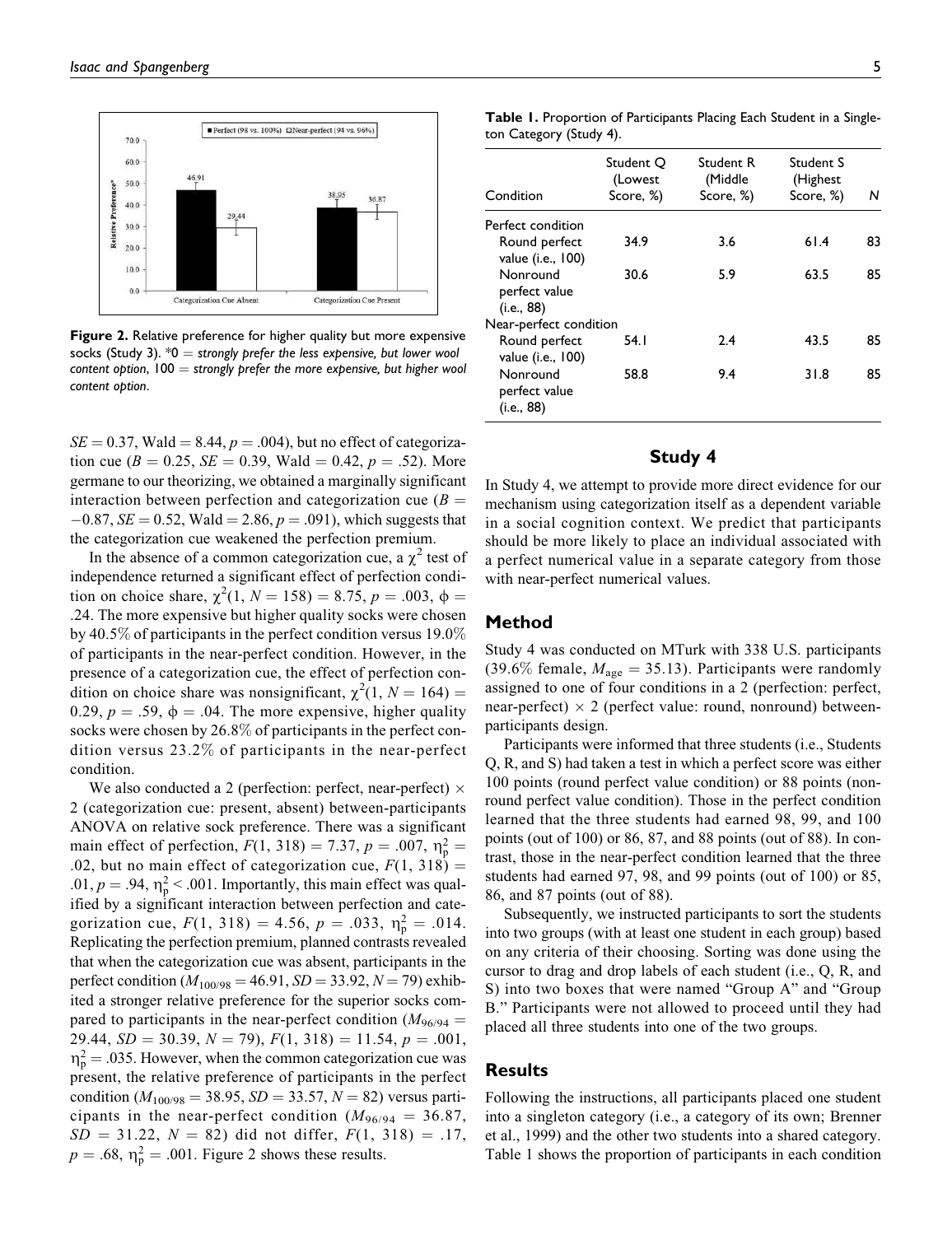who placed Student Q, R, or S into a singleton category. Unsurprisingly, the student who received the middle score (i.e., Student R) was always least likely to be in a singleton category. However, across conditions, the placement of either the lowest scoring student (Student Q) or the highest scoring student (Student S) in a singleton category varied.

We predicted that participants would be more likely to place the highest scoring student into a singleton category if this student earned a perfect (vs. near-perfect) score. Supporting this prediction, a binary logistic regression showed a significant main effect of perfection ( $B = 1.32$ ,  $SE = 0.32$ , Wald = 16.58,  $p < .001$ ) on participants' likelihood of placing Student S into a singleton category. Among participants in the perfect conditions, 62.5% placed Student S into a singleton category. In contrast, only 37.6% of participants in the near-perfect conditions placed Student S into a singleton category,  $\chi^2(1, N =$ 338) = 20.88;  $p < .001$ ,  $\phi = .25$ . Neither the main effect of the perfect value condition (i.e., round vs. nonround) nor the interaction effect was significant ( $ps > .11$ ).

## General Discussion

This research shows that people disproportionately value individuals and items when they are perfect on certain attributes versus near-perfect on those same attributes. A single-paper meta-analysis validated the robustness of the perfection premium (estimate = 3.21,  $SE = 1.22$ ,  $z = 2.64$ ,  $p < .01$ ; McShane  $& Böckenholt, 2017$ . Further, we find that this perfection premium occurs because individuals spontaneously categorize perfect items separately from near-perfect items. We provide evidence for the perfection premium in both decision-making (Studies 1 and 3) and social cognition (Studies 2 and 4) contexts.

Demonstrating the perfection premium in interpersonal evaluations is particularly valuable because it helps rule out the alternative explanations of physical contamination (Rozin & Nemeroff, 1990) and certainty (Kahneman & Tversky, 1979). According to a physical contamination account, adding any amount of a nonnatural entity destroys perceptions of an item's naturalness. Although a physical contamination explanation could potentially explain a perfection premium in quality judgments (Studies 1 and 3), it cannot explain the perfection premium obtained in judgments of intelligence (Study 2) since physical contamination concerns do not apply to this interpersonal context. Similarly, although perfect options may sometimes be viewed as less risky, it is unlikely that students whose test scores are 1 point apart (Study 2) have disparate risk profiles. Thus, our proposed categorization process explains the results of our four studies more parsimoniously than the certainty effect.

This article contributes to four streams of literature. First, we add to the literature on categorization by showing that perfect items are spontaneously placed into separate mental categories from other items. This work complements research showing that quantitative judgments sometimes lead participants to group options into qualitative categories (e.g., calorie

estimates of food affect grouping as vices or virtues; Chernev & Gal, 2010). We document a novel basis for categorization (i.e., perfection vs. near-perfection) that extends the previously established good/bad dichotomy (Rozin et al., 1996).

Second, our work relates to research on authenticity and psychological essentialism. Newman (2016) argued that items are categorized based on their underlying attributes, and these categorizations drive demand. For example, consumers categorize a tape measure owned by President Kennedy (vs. a generic tape measure) as authentic and therefore value it more (Newman et al., 2011). Similarly, we find that people categorize perfect items separately from near-perfect items and thus value them to a greater extent.

Third, we add to the well-established literature on prospect theory and decision making, which has shown nonlinearity in probability judgments and discontinuities in distributed weights near the endpoints of a scale (Shampanier et al., 2007; Tversky & Kahneman, 1992). Whereas prior research has primarily focused on risk perceptions (e.g., Li & Chapman, 2009), we find that even in relatively low-risk choice contexts or when judging personality traits, people disproportionately value items at the maximum boundary of a scale (i.e., perfection) even though they are not less risky than near-perfect items. Furthermore, this research provides the first demonstration that categorization plays a critical role in causing endpoint discontinuities.

Finally, we demonstrate that biases in numerical cognition can exert influence on social cognition judgments. Prior research has shown that numerical values associated with an individual can affect human motivation. For example, high school students are particularly motivated to retake the Scholastic Aptitude Test if their initial score is just short of a round number (Pope & Simonsohn, 2011). We show that perfect versus near-perfect numerical values associated with an individual can also disproportionately affect the inferences that others make about the individual's personality (e.g., intelligence). There is considerable practical and theoretical benefit in understanding when and how numerical values affect judgments about other human beings. For instance, Olenski and Colleagues (2020) recently found that physicians were more likely to perform coronary-artery bypass grafting on patients admitted in the 2 weeks prior to their 80th birthday as compared to patients admitted in the 2 weeks after their 80th birthday. This difference may arise because physicians more readily apply labels such as "fragile" or "elderly" to patients they have placed into the "over 80" category. We encourage future research to explore how the assignment of numerical values to specific individuals affects judgments about their personality or well-being (e.g., extraversion, healthiness). From a theoretical perspective, marrying numerical cognition with social cognition can help disentangle multiple potential explanations for an effect, as was the case in the present research.

#### Acknowledgments

The first author gratefully acknowledges organizers and attendees of the 2017 IDEA Conference for helping develop this research idea.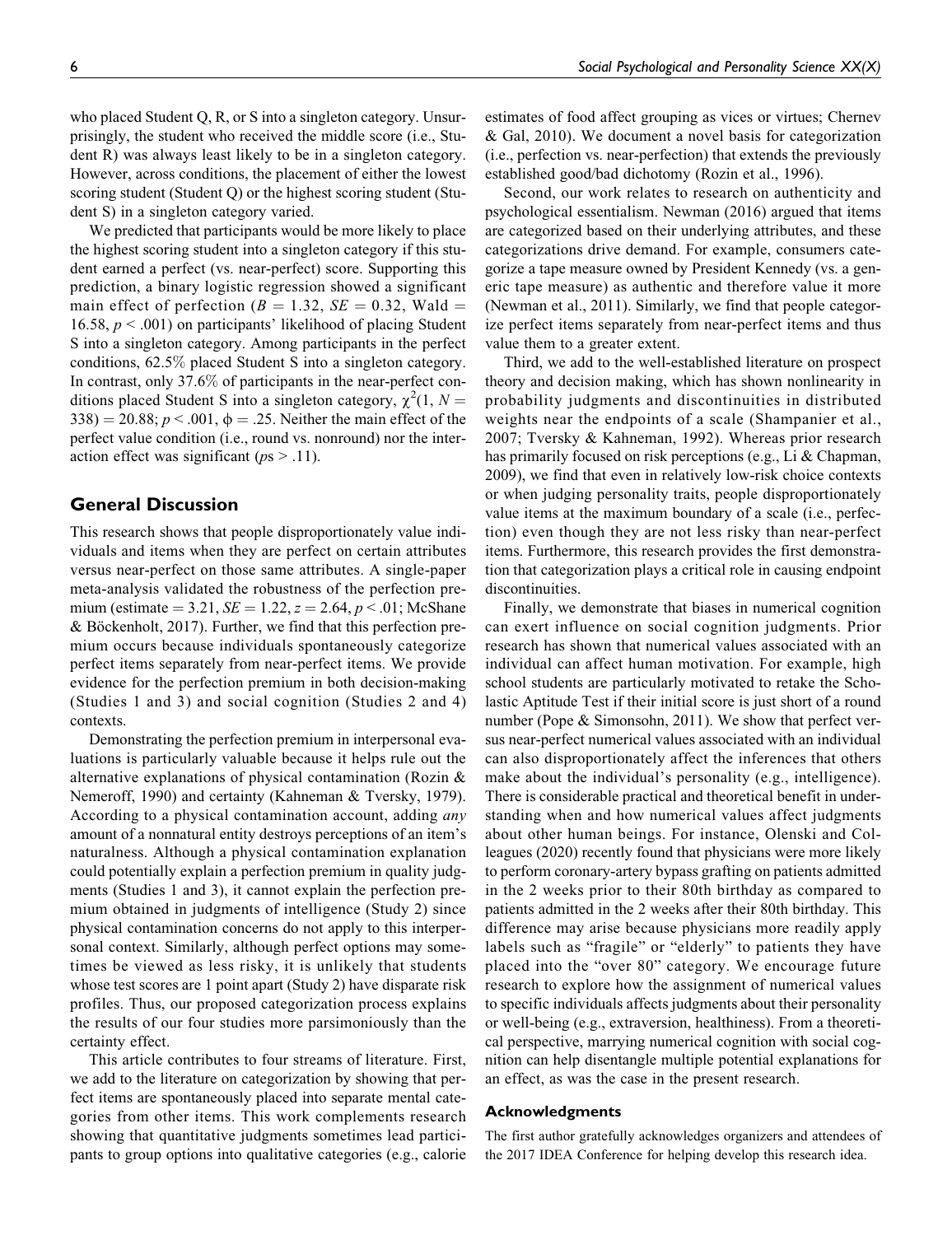## Declaration of Conflicting Interests

The author(s) declared no potential conflicts of interest with respect to the research, authorship, and/or publication of this article.

#### Funding

The author(s) received no financial support for the research, authorship, and/or publication of this article.

#### ORCID iD

Mathew S. Isaac D https://orcid.org/0000-0002-3182-1341 Katie Spangenberg **b** https://orcid.org/0000-0003-3443-9225

## Supplemental Material

The supplemental material is available in the online version of the article.

### **Notes**

- 1. The posttest was conducted with 119 participants recruited on Amazon Mechanical Turk (41.2% female,  $M_{\text{age}} = 38.99$  years). Participants evaluated the extent to which they considered the perfect and near-perfect socks to be part of the same category or in two separate categories on a 100-point scale ( $0 = one category$ ,  $100 =$ two categories). They were more likely to evaluate the socks as part of the same category when the categorization cue was present  $(M = 53.77, SD = 33.79)$  versus absent  $(M = 56.61, SD = 33.63)$ ,  $t(118) = -2.08, p = .040.$
- 2. Participants indicated how believable they found the wool content claims (1 = extremely unbelievable, 7 = extremely believable). Believability ratings did not differ significantly by condition and are therefore not discussed any further.

#### References

- Bizer, G. Y., & Schindler, R. M. (2005). Direct evidence of endingdigit drop-off in price information processing. Psychology & Marketing, 22, 771–783.
- Brenner, L., Rottenstreich, Y., & Sood, S. (1999). Comparison, grouping, and preference. Psychological Science, 10, 225–229.
- Camerer, C. F., & Ho, T.-H. (1994). Violations of the betweenness axiom and nonlinearity in probability. Journal of Risk and Uncertainty, 8(2), 167–196.
- Chernev, A., & Gal, D. (2010). Categorization effects in value judgments: Averaging bias in evaluating combinations of vices and virtues. Journal of Marketing Research, 47, 738–747.
- Gunasti, K., & Ross, W. T. Jr. (2010). How and when alphanumeric brand names affect consumer preferences. Journal of Marketing Research, 47, 1177–1192.
- Hayes, A. F. (2017). Introduction to mediation, moderation, and conditional process analysis. Guilford Press.
- Hinrichs, J. V., Berie, J. L., & Mosell, M. K. (1982). Place information in multidigit number comparison. Memory & Cognition, 10, 487–495.
- Hunt, L. L., Eastwick, P. W., & Finkel, E. J. (2015). Leveling the playing field: Longer acquaintance predicts reduced assortative mating on attractiveness. Psychological Science, 26, 1046–1053.
- Isaac, M. S., & Schindler, R. M. (2014). The top-ten effect: Consumers' subjective categorization of ranked lists. Journal of Consumer Research, 40, 1181–1202.
- Kahneman, D., & Tversky, A. (1979). Prospect theory: An analysis of decision under risk. Econometrica, 47, 263–291.
- King, D., & Janiszewski, C. (2011). The sources and consequences of the fluent processing of numbers. Journal of Marketing Research, 48, 327–341.
- Kruger, J., & Vargas, P. (2008). Consumer confusion of percent differences. Journal of Consumer Psychology, 18 (1), 49–61.
- Laski, E. V., & Siegler, R. S. (2007). Is 27 a big number? Correlational and causal connections among numerical categorization, number line estimation, and numerical magnitude comparison. Child Development, 78, 1723–1743.
- Li, M., & Chapman, G. B. (2009). "100% of anything looks good": The appeal of one hundred percent. Psychonomic Bulletin & Review, 16, 156–162.
- McShane, B. B., & Böckenholt, U. (2017). Single-paper metaanalysis: Benefits for study summary, theory testing, and replicability. Journal of Consumer Research, 43(6), 1048–1063.
- Newman, G. E. (2016). An essentialist account of authenticity. Journal of Cognition and Culture, 16, 294–321.
- Newman, G. E., Diesendruck, G., & Bloom, P. (2011). Celebrity contagion and the value of objects. Journal of Consumer Research, 38, 215–228.
- Olenski, A. R., Zimerman, A., Coussens, S., & Jena, A. B. (2020). Behavioral heuristics in coronary-artery bypass graft surgery. New England Journal of Medicine, 382(8), 778–779.
- Olsen, A. L. (2013). Leftmost-digit-bias in an enumerated public sector? An experiment on citizens' judgment of performance information. Judgment and Decision Making, 8(3), 365–371.
- Pope, D., & Simonsohn, U. (2011). Round numbers as goals: Evidence from baseball, SAT takers, and the lab. Psychological Science, 22(1), 71–79.
- Restle, F. (1970). Speed of adding and comparing numbers. Journal of Experimental Psychology, 83, 274–278.
- Rosch, E. (1975). Cognitive reference points. Cognitive Psychology, 7, 532–547.
- Rosch, E. (1978). Principles of categorization. In E. Rosch & B. B. Lloyd (Eds.), Cognition and categorization (pp. 27–48). Lawrence Erlbaum Associates.
- Rozin, P., Ashmore, M., & Markwith, M. (1996). Lay American conceptions of nutrition: Dose insensitivity, categorical thinking, contagion, and the monotonic mind. Health Psychology, 15, 438–447.
- Rozin, P., & Nemeroff, C. (1990). The laws of sympathetic magic: A psychological analysis of similarity and contagion. In J. Stigler, G. Herdy, & R. A. Shweder (Eds.), Cultural psychology: Essays on comparative human development (pp. 205–223). Cambridge University Press.
- Shampanier, K., Mazar, N., & Ariely, D. (2007). Zero as a special price: The true value of free products. Marketing Science, 26, 742–757.
- Shepard, R. N., Kilpatric, D. W., & Cunningham, J. P. (1975). The internal representation of numbers. Cognitive Psychology, 7, 82–138.